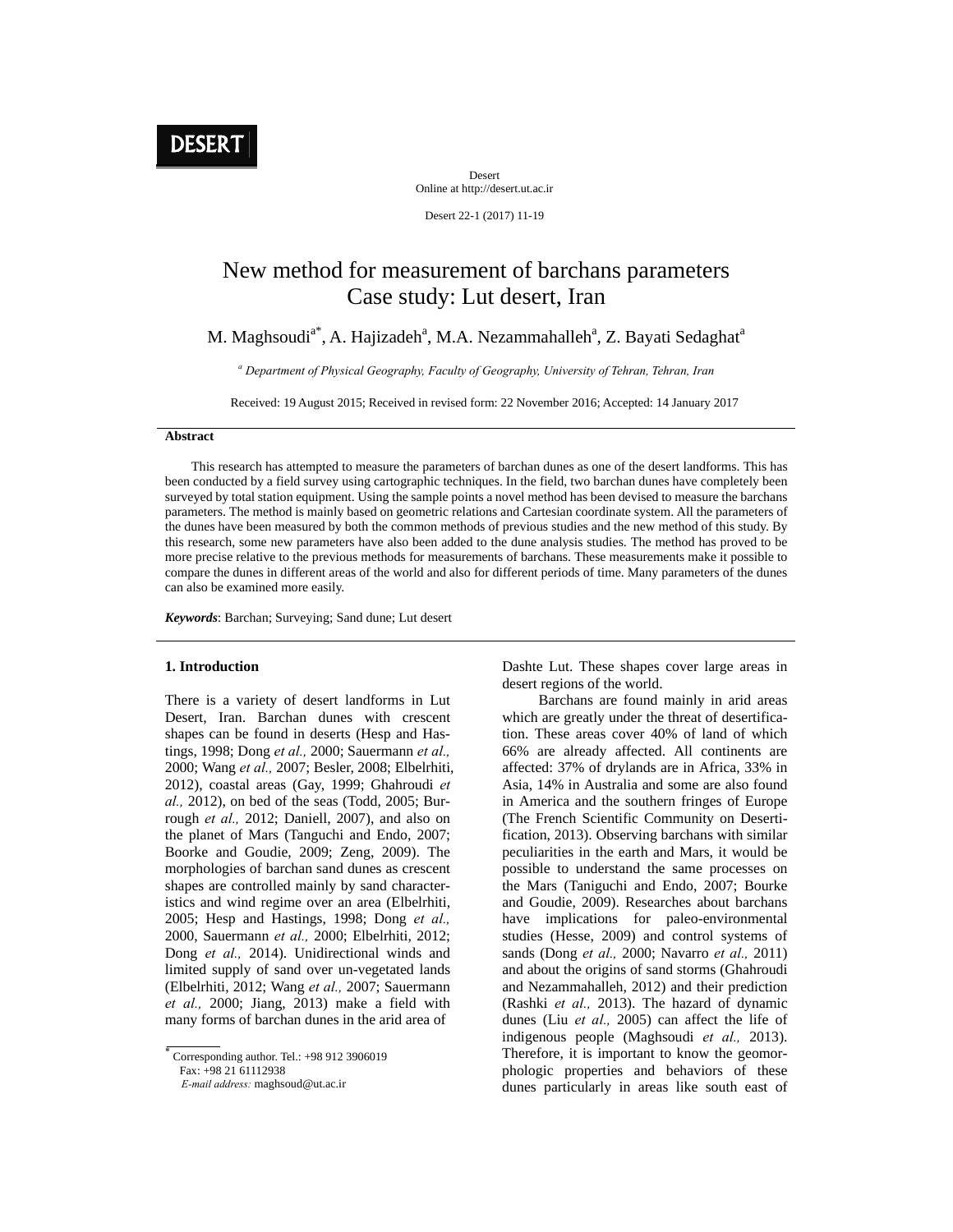Iran.

 The morphological characteristics of barchans are affected by many factors including height, width, and length (Howard *et al*., 1978; Elbelrhiti *et al.,* 2008; Sauermann *et al.,* 2000; Ehsani and Guiel, 2009; Burrough *et al.,* 2012;) that control their dynamic behaviors (Liu *et al.,* 2005; Besler, 2008; Mashhadi *et al*., 2008). In this study, we have studied the parameters in morphology of barchans in Shahdad, west of Lut Desert, and suggested a somewhat modified model to measure these parameters. As there are no similar applications of geometric principles for measuring barchan parameters in previous studies, we have initially defined the parameters by geometric basics.

 Hesp and hastings (1998) verified the relationships between the width, height, and shape of barchans dunes (Sauermann *et al.,* 2000). They found that the morphology of the dunes is proportional to the height and width and under the control of aerodynamic processes, as this later was also stated by Elbelrhiti (2005). The two parameters have direct linear relationship and there is a constant feedback among the three dimensional windward shapes, leeward slope, and the width between the two horns (Hesp and Hastings, 1998; Daniell and Hughes, 2007). Monitoring the dynamics of barchans dunes in Taklimakan Desert, Dong *et al*. (2000) measured the morphometric parameters of the dunes and examined the relationship of these parameters and with wind regimes and the dune migration. Sauermann *et al*. (2000) emphasizing the elevation points outlined a model to explain the differences in barchans. The barchans have elevation from 1.5 to 10 meters, base from 40 to 150 meters, and width from 30 to 100 meters with a parabola shape. Todd (2005) investigated the submarine barchans in Canada and stated that the flows with higher power and speed can induce the dunes. Wang *et al*. (2007) confirmed that slip face of barchans is proportional to the width of horns. Many morphological forms of barchans were classified by Bourke and Goudie (2009) using satellite images in the Namib Desert and Mars. They classified those dunes into types of slim, normal, pudgy, and fat. They also found them as a function of grain particle size, wind speed, saturation of sands, and wind variations.

# *1.1. Study area*

The study area is located on the west of Dashteh Lut near the city of Shahdad in an arid area. The geomorphologic forms of the area, about 320 km2 , are influenced by the winds in a direction from northwest towards southeast, as stated by Ehsani and Quiel (2007) and Oliphant *et al*. (2011). The average wind speed is 6m/s (Ehsani *et al.,* 2007) while the maximum is up to 10 m/s (Oliphant *et al.,* 2011) and the strong winds starts from April with about 9 m/s in the same direction known as Wind of 120 days (Ehsani and Quiel, 2007). The annual rainfall is less than 10 mm. The desert is located in the Middle East with solar irradiance of 950 W/m2at the peak (Nezammahalleh *et al.,* 2010). The average mean daily temperature is ranged from 11 degrees Celsius in January to 40 degrees Celsius in July that make the desert as the hottest points of the world (Ehsani and Quiel, 2007). The study area is in the east of Shahdad fold and thrust belt mainly with Neogene detrimental and evaporative deposits and gypsiferous marl and conglomerate (Mohajjel, 2009). Desertification is increasing from these areas towards the surrounding (Oliphant *et al.,* 2011). In the north of the area hundreds of barchans are forming and moving towards the south in a northwest to southeast direction with average speed of 20 m/yr (Maghsoudi *et al.,* 2013) (Fig. 1).

# **2. Materials and Methods**

In this study we have used survey camera, Total Station, and GPS for mapping the parameters of two barchans in the study area. In cases where the survey camera is not available, it can also be possible to measure the parameters by GPS and inclinometer. The measurement of barchans can be performed by recording the coordinates of five points in the tips of both horns  $(p1, p2)$ , the turning point at the line of base in the leeward (p3), the point of brink (p4), and the toe of the windward side (p5) (Fig. 2 and Fig. 3). The coordinates of other points on both the dunes have been recorded by survey camera. These points have been imported on a Cartesian coordinate system in order to measure the parameters with up to 155 and 115 points for the first and the second dunes, respectively.

## *2.1. Barchan geometric parameters*

The parameters of barchans in this study include height of peak (Hp), the maximum height (Hmax), the maximum length (Lmax), the minimum length (Lmin), the total width (W), the right width (WR), the left width (WL), the distance of right length (DR), the distance of left length (DL), the length of windward face (FF), the length of leeward face (FB), the slope of windward face  $(\theta_F)$ , the slope of leeward face  $(\Theta_R)$ , the mass (M), the volume (V), the area of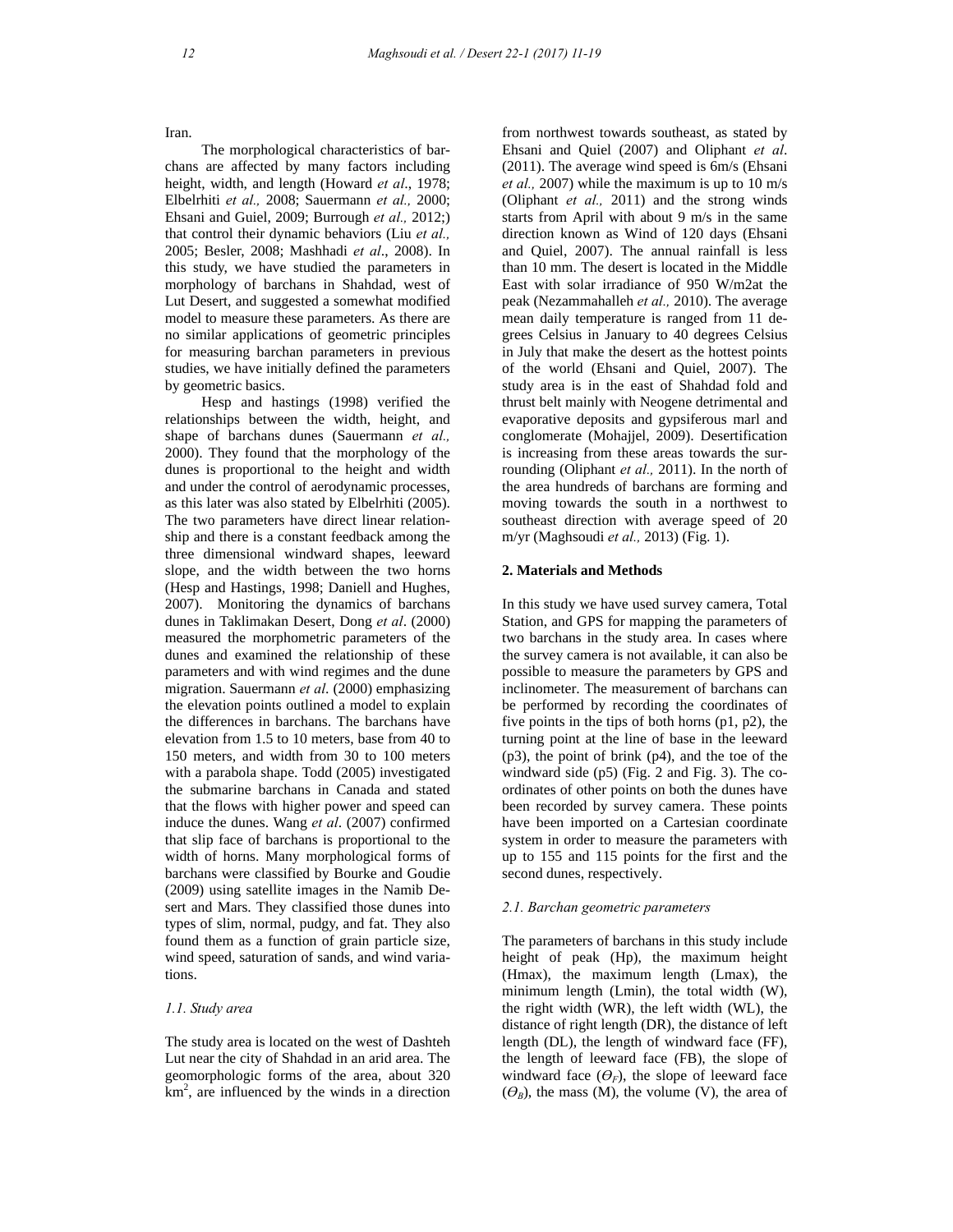windward or forward (AF), the area of leeward or backward (AB), the curvature coefficient of right and left horns  $(C_L, C_R)$ , the ratio of AF to AB (RV), and the ratio of Lmin to Lmax (RL) (Table 1) (Fig. 2 and Fig. 3). We have used Hmax, CR, CL, RA, and RL for the first time in

this research. In the following, we have measured the parameters of barchans both using previous measurements and by the five points (FP) method of this study. The way by which the parameters are measured has been explained in Table 1.



Fig. 1. Location of the study area, Lut Desert

|  |  | Table 1. The parameters of barchans |  |  |
|--|--|-------------------------------------|--|--|
|--|--|-------------------------------------|--|--|

| Parameter                             | Definition in previous studies                                          | Definitions in this study                                                                                             | Measurement                                                                                                  |
|---------------------------------------|-------------------------------------------------------------------------|-----------------------------------------------------------------------------------------------------------------------|--------------------------------------------------------------------------------------------------------------|
| Height of peak                        | Vertical distance between base and peak                                 | Vertical distance between p3 and p4                                                                                   | $(H_P)$                                                                                                      |
| Maximum height                        |                                                                         | Maximum height of dune                                                                                                | $(H_{Max})$                                                                                                  |
| Width                                 | The distance between two horns                                          | Same as previous, the distance between p1 and p2                                                                      | W                                                                                                            |
| Width of right and left               |                                                                         | Distance from p1 and p2 to the intersection with<br>the line crossing p3 and p4                                       | $(W_R)$ and $(W_I)$                                                                                          |
| The maximum length                    | Distance between end of longer horn<br>and end of dune                  | Distance from the toe and the longer horn                                                                             | $L_{Max}$                                                                                                    |
| The minimum length                    | Distance from end of dune to shorter<br>horn                            | Distance from toe to the shorter horn                                                                                 | $L_{Min}$                                                                                                    |
| The length of right and left<br>horns | Curved distance from end of horns to<br>crossing line of brink and base | Curved distance from the end of horn and the<br>mid-point of the crossing line of p3 and p5                           | $(D_R)$ and $(D_I)$                                                                                          |
| Area of forward (stoss<br>side)       |                                                                         | the area surrounded by the curved line that connect<br>p1, p5, p2 and p4 encompassing all dune area in<br>stoss side. | $A_F$                                                                                                        |
| Area of backward (slip<br>face)       |                                                                         | The sector resulted from the crossing line of p1 and<br>p2 and the line of base in leeward                            | $A_R$                                                                                                        |
| Curvature of left horn                |                                                                         | Ratio of horizontal line between p1 and p3 to the<br>length of horn                                                   | $\begin{aligned} C_L = \frac{\overline{d}_{1,3}}{D_L} \\ C_R = \frac{\overline{d}_{2,3}}{D_R} \end{aligned}$ |
| Curvature of right horn               |                                                                         | Ratio of horizontal line between p2 and p3 to the<br>length of horns                                                  |                                                                                                              |
| The curved length of stoss<br>side    | Horizontal distance from brink to toe                                   | The curved distance from p4 to p5                                                                                     | $F_F$                                                                                                        |
| The curved length of slip<br>face     | The horizontal line from brink to the<br>base                           | The curved distance from p4 to p3                                                                                     | $F_R$                                                                                                        |
| Slope of slip face                    | Slope between the brink and base                                        | Slope between p3 and p4                                                                                               | $\varTheta_{\scriptscriptstyle{B}}$                                                                          |
| Slope of stoss side                   | Slope between brink and toe                                             | Slope between p4 and p5                                                                                               | $\varTheta_{\!\scriptscriptstyle F}$                                                                         |

### *2.2. Barchans parameters in the previous studies*

An ideal barchan is symmetrical along the direction of prevailing winds, but in nature barchans are asymmetrical due to winds of different directions, sand particle properties, and slope of the surface (Elbelrhiti *et al.,* 2005; Sauermann *et al.,* 2000, Todd, 2005). The height of barchan dunes is usually one tenth of the width (Todd, 2005), the orientation of longitudinal axis is along the direction of wind and the height of steep slope in the slip face is defined as the vertical height from the base to the brink at the intersection of longitudinal axis with brink (Elbelrhiti *et al.,* 2008, Hesp and Hastings, 1998, Burrough *et al.,* 2012, Daniell and Hughes, 2007, Sauermann *et al.,* 2000) (Fig. 3).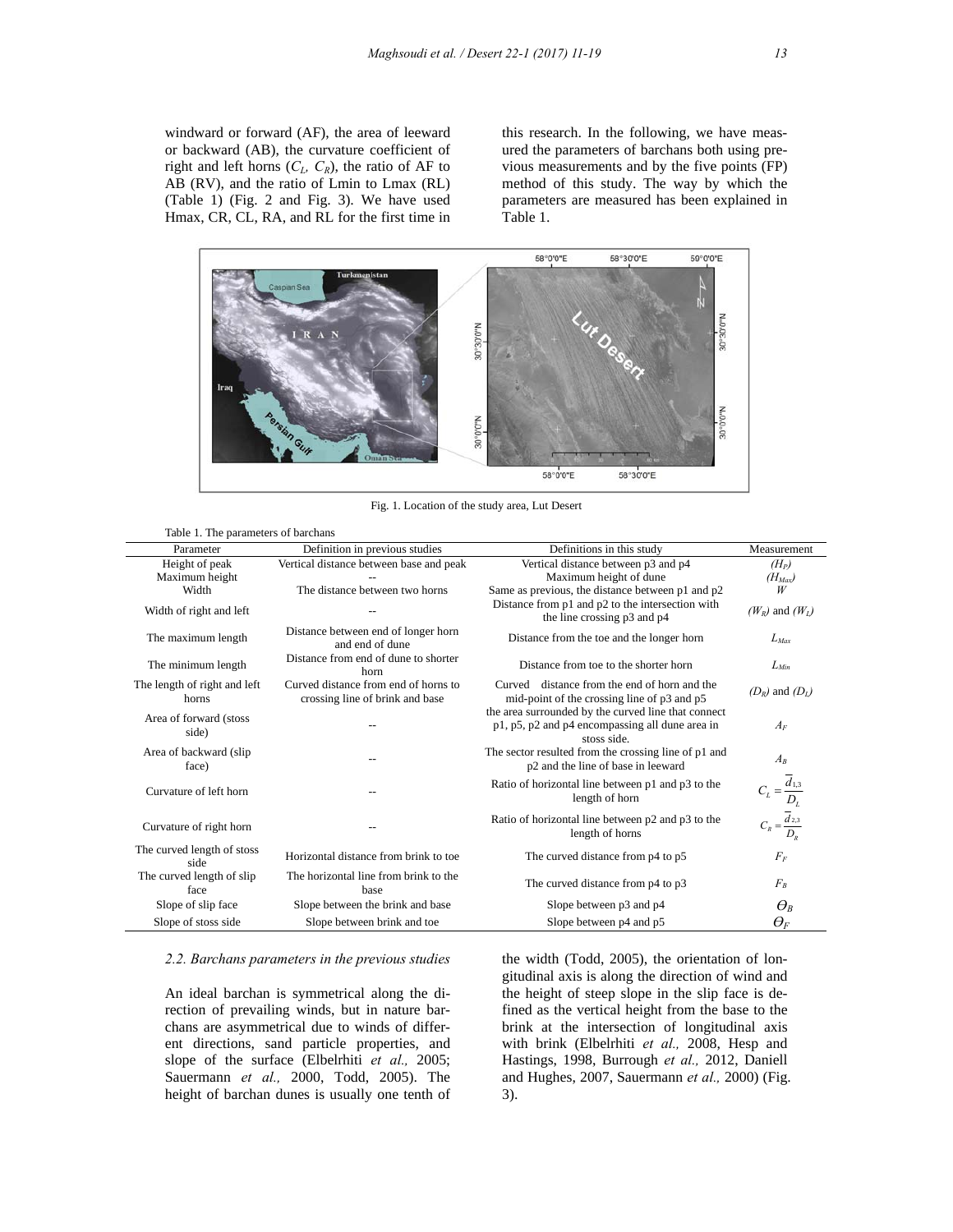## *2.3. Barchans parameters based on FP Method*

The fundamental in this method, as a modification to the previous measurement methods, is that we have to define the dunes on a Cartesian coordinate system. To do so, it is required to have origin, X-axis, and Y-axis for the system. One of the axes must be the transverse line in the dune and the other must be drawn proportional to the dune so that the origin is one of the five points where intersect at the cross line. Obtaining the coordinates of the five points at the tip of right horn (p1), tip of left horn (p2), the turning point of line in the base on the leeward (p3), the brink point (p4), and the toe at the end of windward side (p5) relative to the origin, it is possible to model readily the whole barchan dunes. Thus, it is possible to compare the dunes in all the regions and also their dynamics over the time.

#### *2.4. Coordinate system for barchans*

## *2.4.1. Symmetrical barchans*

In a symmetrical barchan, the X-axis, the line crossing the base, brink, and the toe of the dune, divides the dune into two equal sections. The origin is at p5, i.e., the turning point at the end of dune in windward, and the Y-axis is perpendicular to the X-axis at the origin (Fig. 2).



Fig. 2. The geometry of symmetrical barchans (Sauermann *et al*., 2000; Todd, 2005)

#### *2.4.2. Asymmetrical barchans*

In asymmetric barchans, nearly all the dunes in the nature (Zeng, 2009), the length of the couple of horns and also the width on the left and the

right are not equal. They do not occupy equal space in both sides of X-axis. The parameters must be measured in both sides on the coordinate system. This model can easily be applied for asymmetric barchans.



Fig. 3. The schematic geometry of asymmetrical barchans by FP method as designed by authors based on experimental observations

 To calculate the parameters, the coordinate system must be defined relative to the five points. The X-axis is oriented along the movement of dune and the Y-axis is a right angle to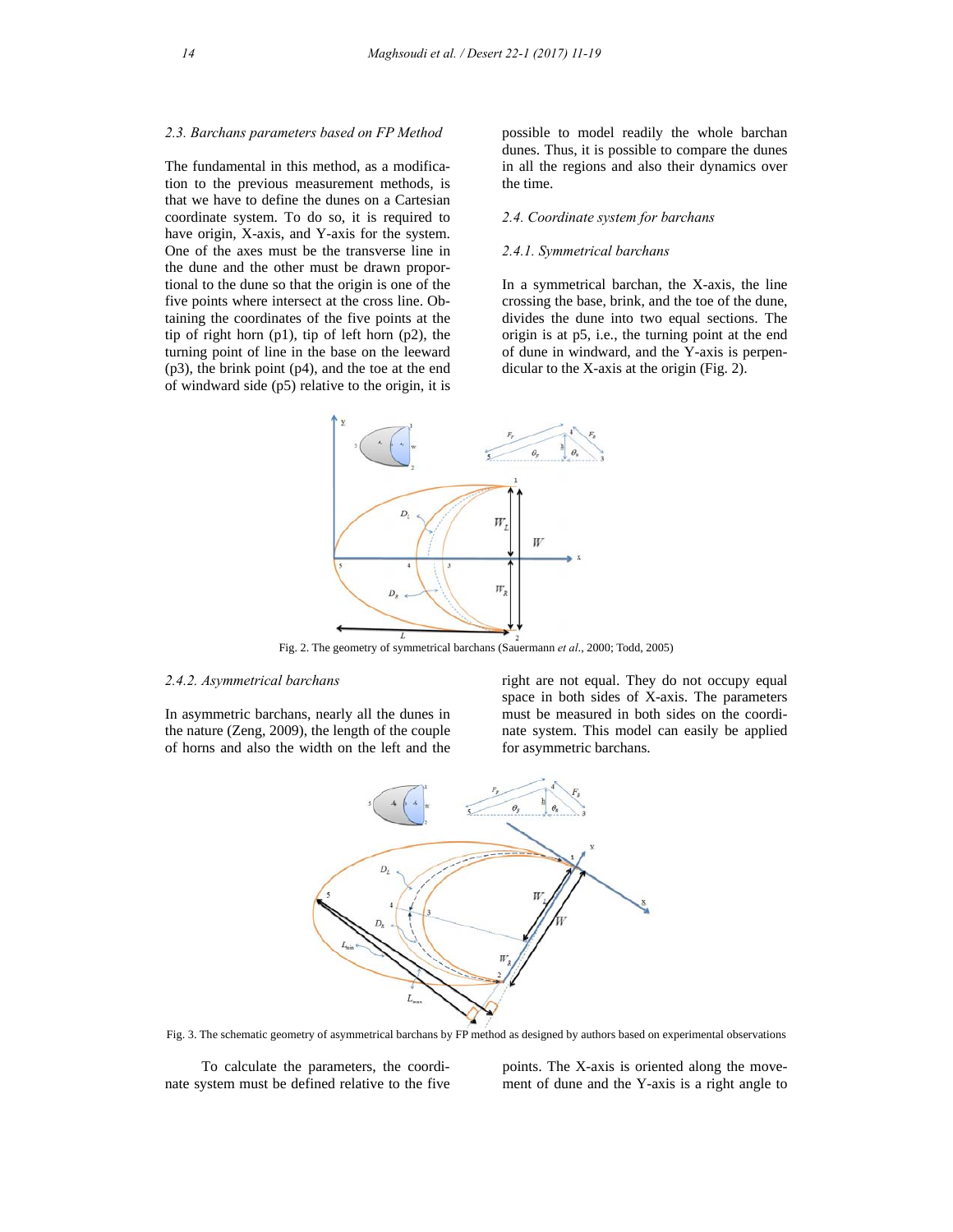that. After the five points are marked, for measuring the widths it is required to draw a straight line to connect the points of p3 and p4. The line cut the Y-axis into two segments and has an intersection with the line resulted from linking p1 and p2 (Y-axis). From the intersection the width can be measured in both sides. To calculate the Lmax and Lmin, a straight line must be drawn from p5 along the direction of movement perpendicular to the line from p1 and p2. The distance between the p5 and the intersection of p1 and p2 with p5 gives the Lmax and Lmin for an asymmetric dune.

 To measure the AF and AB of the dune, we need to draw precisely both the area of whole dune and the area embraced by the horns. The area drawn from a hypothetical line between the end of the couple of horns (p1 and p2) and the concave line in the bottom of the slip face gives AF of a dune. The area within the concave line and the perimeter of dune gives AB of a dune. The horizontal area is taken for AF in the study.

# **3. Results**

The calculation of barchan parameters are presented here according to both the usual way and the FP model of this study. The field measurements can either be carried out by cartographic camera or simple meter tool, inclinometer and GPS.

 As represented in Tables 2 and 3, the height of dune is the same in both the usual way (Sauermann *et al.,* 2000; Todd, 2005; Burough *et al.,* 2012) and FP Method, but in FP the maximum height is used for analyses. The W is the same in both, but the WR and WL are different. The length in previous studies is just one value but by FP two length of small and large are measured. By these two lengths available, the direction and dynamics of the dunes can be modeled proportional to the wind speed and other characteristics (Herrmann and Sauermann, 2000). The FP has calculated AF and AB based on which the dunes can either be classified easily in any area or improve other classifications (Bourke and Goudie, 2009). The RV and RL have been calculated, the parameters by which the investigation of the dunes dynamics (Liu *et al.,* 2005) and vulnerabilities (Ghahroudi *et al*., 2012) can be enhanced. The curved length of horns is calculated instead of a straight line (Sauermann *et al.,* 2000, Burough *et al.,* 2012). (Tables 2 and 3).

| Table 2. Calculation of barchan parameters according to common way in the previous studies |  |  |
|--------------------------------------------------------------------------------------------|--|--|
|                                                                                            |  |  |

| .         | $\sim$    |            |
|-----------|-----------|------------|
| Parameter | Barchan I | Barchan II |
| Height    | 1.65      | 2.70       |
| W         | 26.50     | 39.00      |
| <b>WL</b> | 13.50     | 15.50      |
| WR        | 13.00     | 23.50      |
|           | 52.00     | 76.00      |
| DR        | 4.00      | 9.00       |
| DL        | 3.00      | 7.50       |
| FF        | 39.00     | 61.00      |
| <b>FB</b> | 2.90      | 5.00       |

| Table 3. Calculation of barchans parameters based on FP Method |  |
|----------------------------------------------------------------|--|
|----------------------------------------------------------------|--|

| Parameter                           | Barchan I | Barchan II |
|-------------------------------------|-----------|------------|
| Height                              | 1.65      | 2.70       |
| Lmax                                | 1.67      | 3.80       |
| W                                   | 26.50     | 39.00      |
| WL                                  | 10.50     | 14.50      |
| WR                                  | 16.00     | 24.50      |
| <b>LMAX</b>                         | 52.00     | 76.00      |
| <b>LMIN</b>                         | 41.00     | 74.50      |
| DR                                  | 14.50     | 27.00      |
| DL                                  | 16.00     | 18.00      |
| $\varTheta_{\textit{B}}$            | 15        | 20         |
| $\varTheta_{\!F}$                   | 57        | 97         |
| FF                                  | 44        | 73         |
| FB                                  | 3.4       | 5.5        |
| $C_R$                               | 0.97      | 0.96       |
|                                     | 0.99      | 0.95       |
|                                     | 927       | 4300       |
| $C_L$<br>$A_B^{m^2}$<br>$A_F^{m^2}$ | 92.5      | 230        |
| $R_V$                               | 10        | 119        |
| $R_L$                               | 0.79      | 0.99       |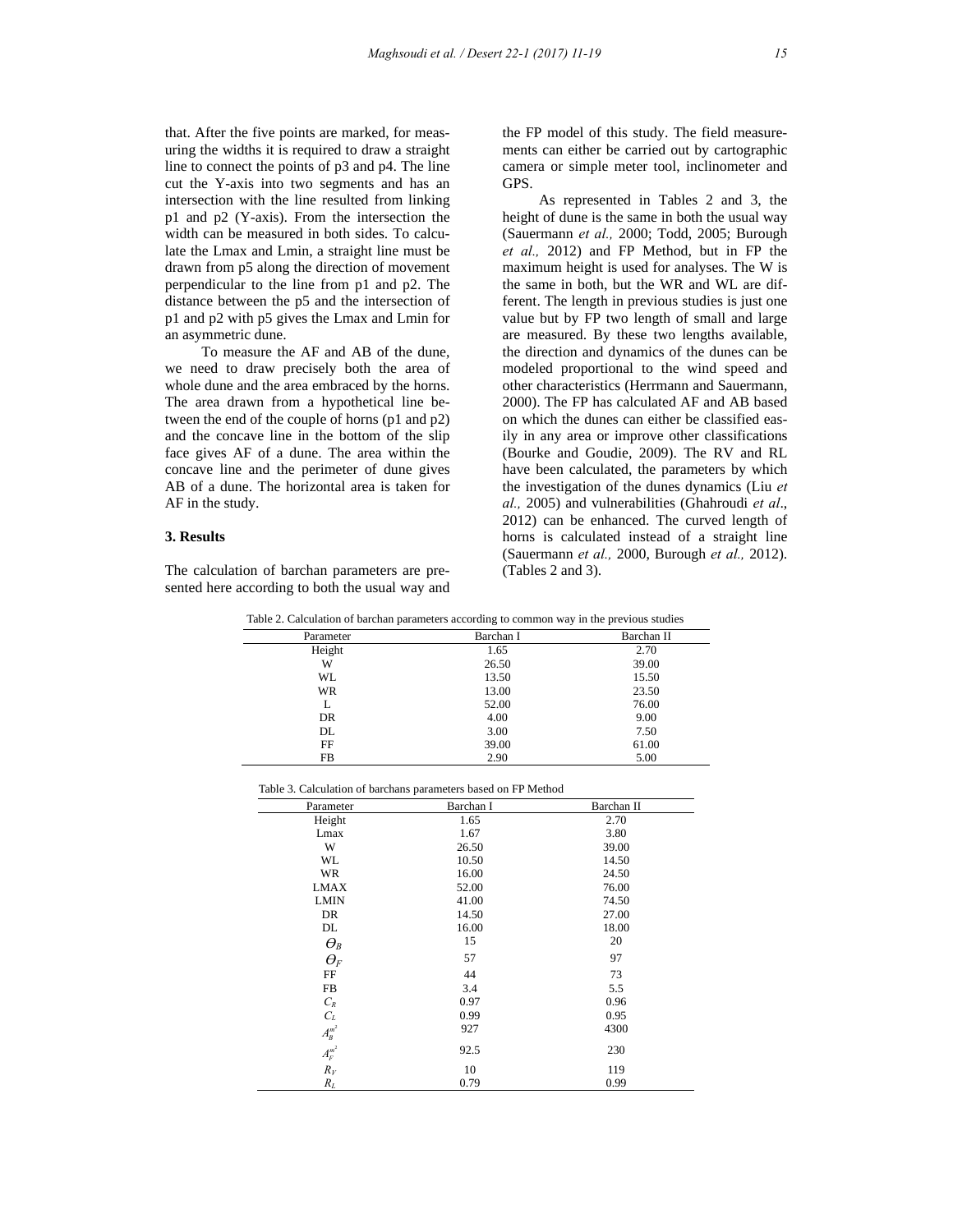

 The shape of the two dunes as sampled by survey can be seen in Fig. 4. This hillshade map clearly shows the situation of the crescent forms.

Fig. 4. Sample points on the two barchans as Surveyed by mapping camera (Total Station equipment); the dunes are illustrated by hillshade effects; the lower part shows the authors surveying in the field

# **4. Results and Discussion**

The capabilities of proposed method in measurement and calculation of barchan parameters have been assessed in this research which has been conducted in a hyper-arid area with lots of dunes available in special fields around the Lut Desert. These dunes here have dynamics over time (Maghsoudi *et al.,* 2013) and their morphometric properties are influenced by wind regime with "wind of 120 days" (Ehsani and Quiel, 2007 ) that move sand particles of different sizes mainly from the northwest to the southeast (Maghsoudi *et al*., 2013). We have surveyed the morphology of the two dunes as the samples to investigate about the types and behaviors of the dunes and generalize them to other fields with similar situations. Below is represented some advantages of the proposed method. The advantages of this model are standardization in calculating barchans characteristics, application of more parameters in barchans movement, use of coordinate system for barchans dune, real measurement of the dune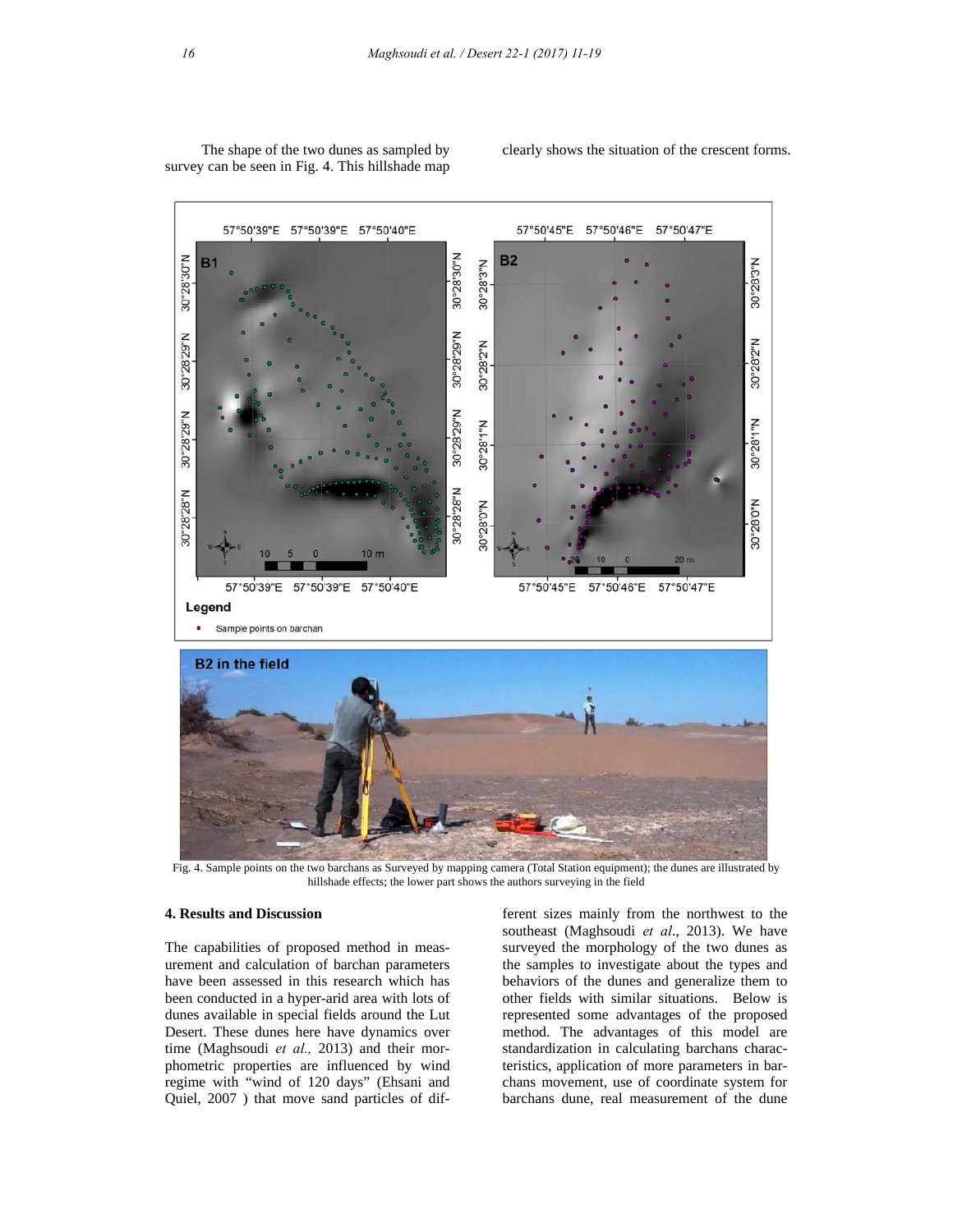curved horns.

#### *4.1. Comparative analysis of barchans in other regions*

One of the abilities of new and efficient methods is that make it possible to apply its rules and relations in other times and places to compare the results over time and with results in other regions. According to the FP Method, a dune is measured based upon coordinate system and the coordinates of each point relative to the origin of the Cartesian system. The parameters of dune may change over the time on the coordinates of Cartesian system so that can be compared over the time and with other dunes.

# *4.2. The length of barchan horns*

The horns of barchans are highly important and should precisely be measured in each study about the dunes. In the study, we have calculated the horns in a curved line instead of the direct line that the direct distance from the tip of the horn to the peak of the brink were measured (Sauermann *et al.,* 2000, Burough *et al.,* 2012). It impedes to generalize the results to other studies. In FP method, the length has been measured from the tip of the horn (p1 or p2) to the peak of the brink (p4) in a curved and rounded line along the top of the horn which helps measure the length for many dunes for comparative investigation. These measurements of parameters by satellite or aerial photos may show sand characteristics and wind regime over an area (Elbelrhiti, 2005; Hesp and Hastings, 1998).

# *4.3. The area of forward and backward of barchans*

There is not any study to measure the area of front face of dune and that of back of the dune and also the ratio of forward area to backward area. The relation of the ratio can be examined to other parameters. Significant relationship of the ratio with other parameters can be investigated to reveal the influence of processes, the dynamic behavior of dunes, and also facilitate their classification. This can be applied to explain the differences in barchans as the model outlined by Sauermann *et al*. (2000).

#### *4.4. The curvature of horns*

The parameter is one of the measures that have been calculated in FP method. It makes this possible to find out the direction of wind and the orientation along which the dune is moving. The width between the two horns in a curved line can better estimate the three dimensional windward shapes and leeward slope (Hesp and Hastings, 1998, Daniell and hughes, 2007).

# *4.5. Time and cost*

In the studies by FP method, the field survey can easily be conducted and the required data can be gathered by survey camera or GPS equipment in a vast study area. By the method, we can record the coordinate data of just five points and extract other morphologic characteristics.

# **5. Conclusion**

Barchan dunes in Lut Desert have particular characteristics required to be recognized for basics of geomorphological studies and some applications. By conducting FP method in study of barchans, it is possible to understand the geometric relations of barchans for a better comparison in the results of different studies. The advantage of the method is the constant geometric principle and the easy measurement and calculation of parameters. The method as mentioned is faster and needs lower cost than previous studies. It is also possible to calculate roughly all other geometric parameters of barchans for comparative analysis. With ratio of forward area to backward area of barchans available, the relationship of the ratio with other parameters can be analyzed as well as the dunes may be classified by this measure. With ratio of right length to left length available, the dunes can be classified based on the direction of prevailing winds in an area. The FP method makes it applicable to calculate the parameters of barchans through the methods used in the previous studies but it is not possible vice versa. Forward area and backward area and also maximum height can be employed to compute the significant relation between the dune parameters and their movement. By this way, the two parameters can be calculated in two successive times in order to compare changes and movements for finding the significant relations. The parameters can also be employed for classification of the dunes.

## **Acknowledgement**

The research is conducted by financial support of University of Tehran. The authors are grateful to Dr. Mojtaba Yamani for his helpful advices and to the Natural Resources Organization of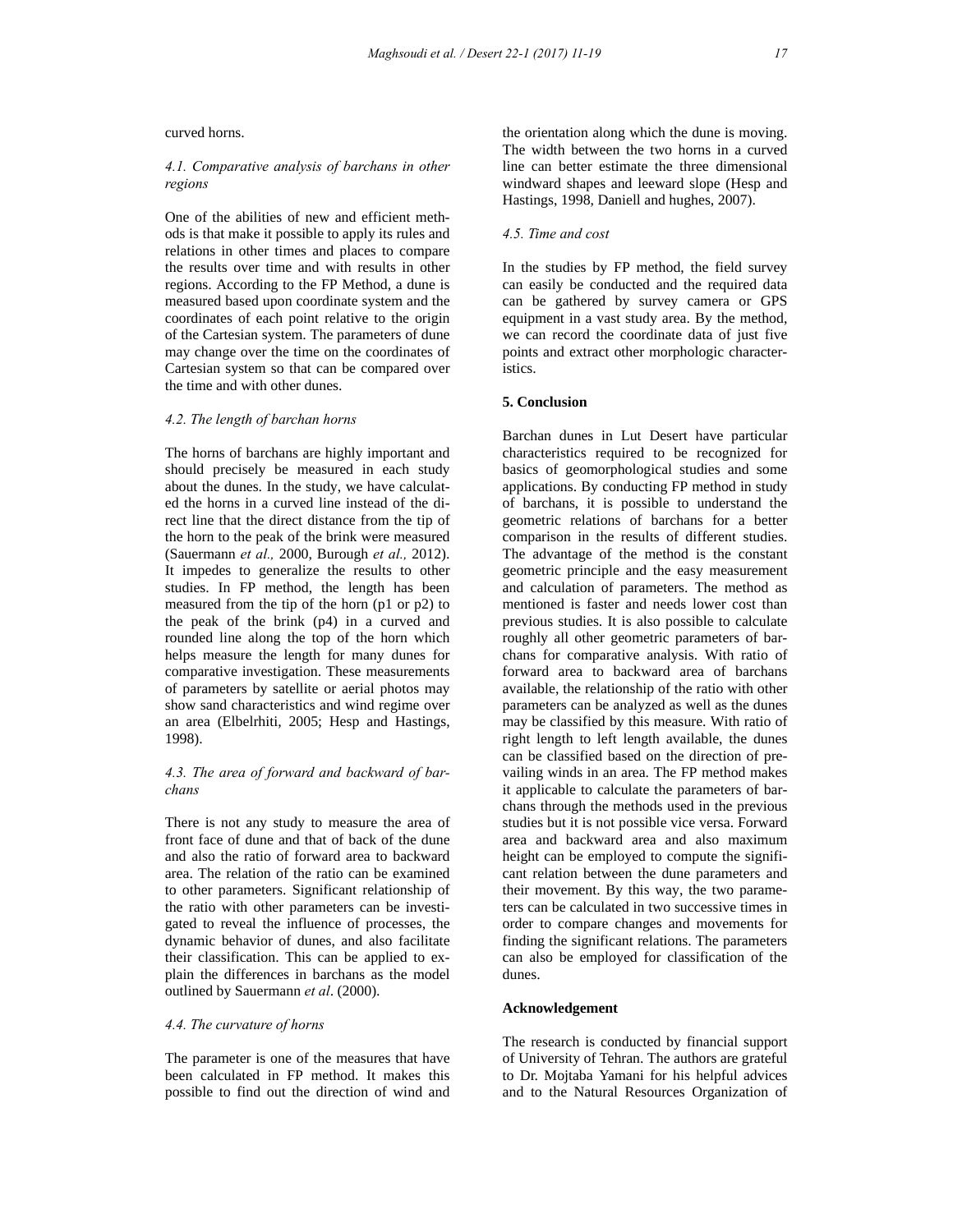Shahdad for its camping equipments and guidance. We are also thankful to Mrs. Sakineh Khatoon Nezammahalleh and Mr. Abdolmotaleb Rastegar for providing some references. The authors also thank Vernal Research Institute for providing survey equipment.

#### **References**

- Besler, H., 2008. The great sand sea in Egypt. 1st ed., Elsevier, Amsterdam, Netherlands.
- Bourke, M. C., A.S. Goudie, 2009. Varieties of barchan form in the Namib Desert and on Mars. Aeolian Rsearch, 1; 45–54.
- Burrough, S. L., D. S. Thomas, R. M. Bailey, L. Davies, 2012. From landform to process: Morphology and formation of lake-bed barchan dunes, Makgadikgadi, Botswana. Geomorphology, 161–162; 1–14.
- Daniell, J. J., M. Hughes, 2007. The morphology of barchan-shaped sand banks from western Torres Strait, northern Australia. Sedimentary Geology, 202; 638–652.
- DeMing JIANG1, C. M., 2013. Spatial heterogeneity of plant species on the windward slope of active sand dunes in a semi-arid region of China. Journal of Arid Land, 5; 80-88.
- Dong, Z., D. Man, W. Luo, G. Qian, J. Ang, M. Zhao, *et al.*, 2010. Horizontal aeolian sediment flux in the Minqin area, a major source of Chinese dust storms. Geomorphology, 116; 58–66.
- Dong, Z., X. Wang, G. Chen, 2000. Monitoring sand dune advance in the Taklimakan Desert. Geomorphology, 35; 219–231.
- Ehsani, A. H., F. Quiel, 2008. Application of Self Organizing Map and SRTM data to characterize yardangs in the Lut desert, Iran. Remote Sensing of Environment, 112; 3284–3294.
- Ehsani, A., F. Guiel, 2009. DEM-based analysis of morphometric features in humid and hyper-arid environments using artificial neural network. Desert, 14; 71-82.
- Elbelrhiti, H., S. Douady, 2011. Equilibrium versus disequilibrium of barchan dunes. Geomorphology, 125; 558–568.
- Elbelrhiti, H., 2012. Initiation and early development of barchan dunes: A case study of the Moroccan Atlantic Sahara desert. Geomorphology, 138; 181–188.
- Elbelrhiti, H., B. Andreotti, P. Claudin, 2008. Barchan dune corridors: Field characterization and investigation of control parameters. Journal of Geophysical Research, 113; 1029-1050.
- Elbelrhiti, H., P. Claudin, B. Andreotti, 2005. Field evidence for surface-wave-induced instability of sand dunes. Nature, 437; 720-723.
- Fakhr Vaezi, N., A. Hajizadeh, 2013. Geodesy 1; with a look totality and the principles of Geodesy. 2nd ed., Mahvareh, Tehran, Iran.
- Gay, P. S., 1999. Observations regarding the movement of barchan sand dunes in the Nazca to Tanaca area of southern Peru. Geomorphology, 27; 279–293.
- Ghahroudi Tali, M., M. A. Nezammahalleh, 2012. An investigation on the origins of dust storms and their development over Iran. 1st International Forum on Airborne Dust Storms, Kermanshah.
- Ghahroudi Tali, M., S. Sadough, M. Nezammahalleh, S. Nezammahalleh, 2012. Multi-criteria evaluation to select sites for ecotourism facilities a case study Mi-

ankaleh Peninsula. Anatolia – An International Journal of Tourism and Hospitality Research, 3; 373–394.

- Haynes, V. C., 1989. Bagnold's Barchan: A 57-Yr Record of Dune Movement in the Eastern Sahara and Implications for Dune Origin and Paleoclimate since Neolithic Times. Quaternery Research, 32; 153-167.
- Herrmann, H. J., G. Sauermann, 2000. The shape of dunes. Physica A, 283; 24-30.
- Hersen, P., K. H. Andersen, H. Elbelrhiti, B. Andreotti, P. Claudin, S. Douady, 2004. Corridors of barchan dunes: Stability and size selection. Physical Review E, 69; 1-12.
- Hesp, P. A., K. Hastings, 1998. Width, height and slope relationships and aerodynamic maintenance of barchans . Geomorphology, 22; 193-204 .
- Hesse, R., 2009. Do swarms of migrating barchan dunes record paleoenvironmental changes? A case study spanning the middle to late Holocene in the Pampa de Jaguay southern Peru. Geomorphology, 104; 185–190.
- Howard, A. D., J. B. Morton, M. Gad- El-Hak, D.B. Pierce, 1978. Sand transport of baarchan dune equilibrium. Sedimentology, 25; 307-338.
- Lam, D. K., T. K. Remmel, T. D. Drezner, 2011. Tracking Desertification in California Using Remote Sensing: A Sand Dune Encroachment Approach. Remorte Sensing, 3; 1-13.
- Liu, L. Y., E. Skidmore, E. Hasi, L. Wagner, J. Tatarko, 2005. Dune sand transport as influenced by wind directions, speed and frequencies in the Ordos Plateau, China. Geomorphology, 67; 283–297.
- Mashhadi, N., H. Ahmadi, M. Ekhtesasi, S. Feiznia, G. Feghhi, 2007. Analysis of sand dunes to determine wind direction and detect sand source sites (case study: Khartooran Erg, Iran). Biaban, 12; 69-75.
- Mohajjel, M., 2009. Thin-skinned deformation near Shahdad, southeast Iran. Journal of Asian Earth Sciences, 36; 146–155.
- Mohamed, I., G. Verstraeten, 2012. Analyzing dune dynamics at the dune-field scale based on multi-temporal analysis of Landsat-TM images. Remote Sensing of Environment, 119; 105–117.
- Navarro, M., J. J. Muñoz-Pérez, J. Román-Sierra, H. Tsoar, I. Rodríguez, G. Gómez-Pina, 2011. Assessment of highly active dune mobility in the medium, short and very short term. Geomorphology, 129; 14–28.
- Nezammahalleh, H., F. Farhadi, M. Tanhaemami, 2010. Conceptual design and techno-economic assessment of integrated solar combined cycle system with DSG technology. Solar Energy, 84; 1696–1705.
- Oliphant, A., P. Zawar-reza, G. Azizi, A. Dehghanpour, J. Harrison, 2011. Surface energy and water vapor fluxes observed in a desert plantation in central Iran. Journal of Arid Environments, 75; 926-935.
- Rashki, A., P. Eriksson, C. Rautenbach, D. Kaskaoutis, W. Grote, J. Dykstra, 2013. Assessment of chemical and mineralogical characteristics of airborne dust in the Sistan region, Iran. Chemosphere, 90; 227–236.
- Sauermann, G., P. Rognon, A. Poliakov, H. J. Herrmann, 2000. The shape of the barchan dunes of Southern Morocco. Geomorphology, 36; 47–62.
- Taniguchi, K., N. Endo, 2007. Deformed barchans under alternating flows: Flume experiments and comparison with barchan dunes within Proctor Crater, Mars. Geomorphology, 90; 91–100.
- Taniguchi, K., N. Endo, H. Sekiguchi, 2012. The effect of periodic changes in wind direction on the deformation